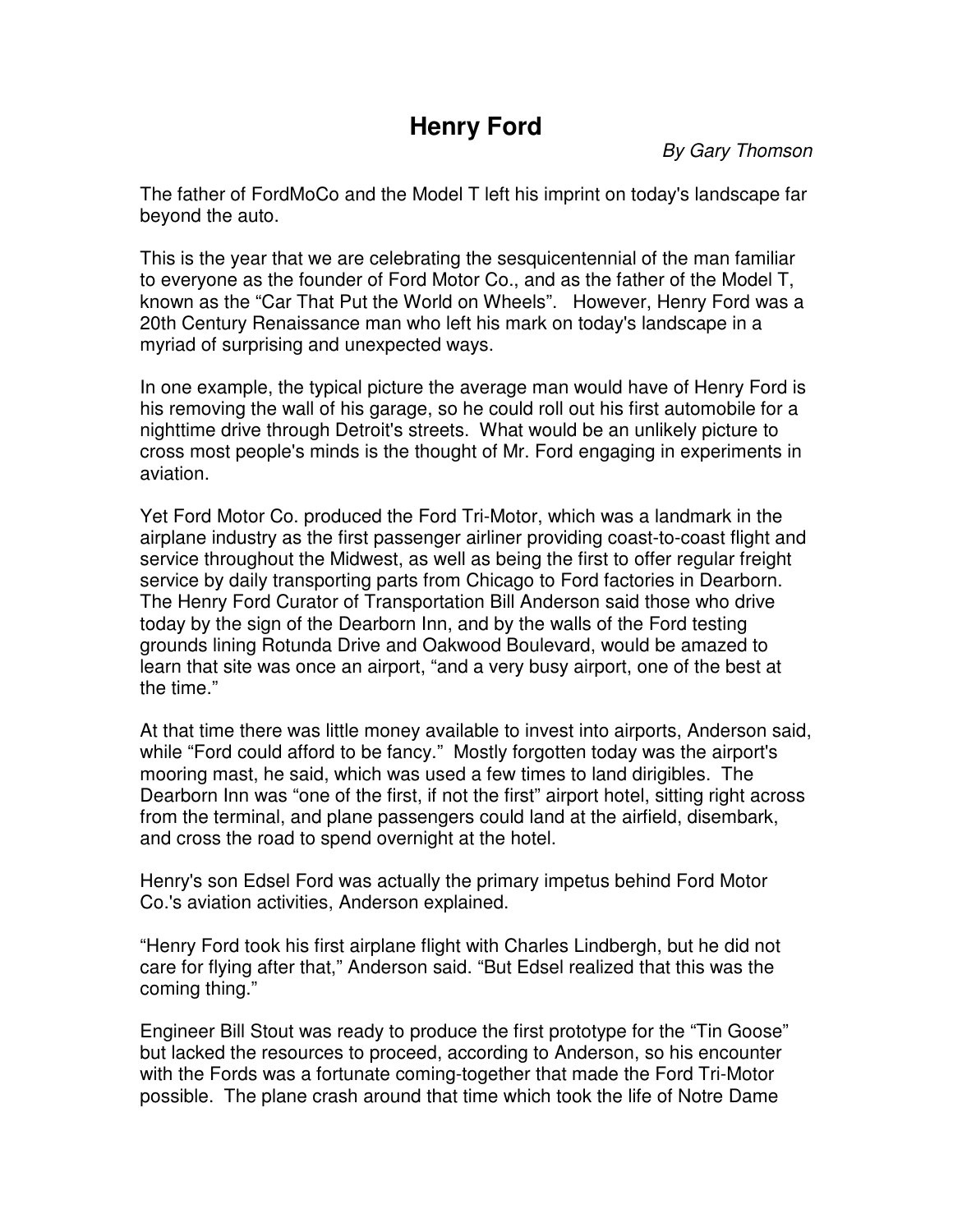coach Knute Rockne marked the end of the canvass-covered plane, he said, but the Tri-Motor was an early all-metal plane that proved more durable than planes made of wood and cloth.

The relationship between Stout and the elder Mr. Ford proved to be rocky at times, because Ford's approach was to search for a workable model and then stick with it once he found it (like the Model T), but Stout as an engineer was always tinkering with an existing model and trying to improve it, and "he liked to seek after perfection."

That proved to be one of the factors that would eventually stop Ford from staying in the aviation industry, Anderson said, because airplane engines demanded a far more exacting tolerance than automobile engines, with no margin for error. As the technology of aviation advanced tremendously in the early 1930s, expensive retooling of assembly lines was required to keep pace, so Ford "was out of his comfort zone."

However, the Tri-Motor experience did likely prove to be valuable for Ford later on, Anderson said, when it had to shift from production of civilian vehicles to war material in World War II. Though both world wars sparked great advances in aviation, and it still could not be known if Ford could provide the tolerances needed for air engines, this time Henry Ford was willing to bend from his previous attitude, "we build the whole plane or we don't built it at all." From his first-hand knowledge of just how complex constructing planes could be, Anderson believed this made Ford amenable to just producing parts and fuselages for warplanes, and leaving the remaining assembly to others.

More in keeping with Ford's philosophy was his creation of the Rouge complex, which Anderson said was the ultimate example of what we would call "vertical integration" today. Ford's ultimate dream was to bring everything involved in the manufacturing of automobiles under the control of a single management—not just build the cars, but also run the forge making the frames, and own the coal mines in Kentucky providing the fuel to fire the forges.

In its heyday, the Ford River Rouge Complex drew people worldwide to study it as a model for other nations to follow. Anderson said the Rouge complex could control every step of the manufacturing process from raw materials to the finished product, so every day raw materials would go into one end, and Model As would emerge from the other end.

For a couple years, the Rouge complex even included owning the railroad which delivered the raw materials to it. The Detroit, Toledo and Ironton Railroad ran between the Rouge complex and the mines in West Virginia. However, Anderson noted the arrangement only lasted a couple of years, as Ford got tired of the heavier government regulation over railroads, "and Henry Ford was never a big fan of government regulation."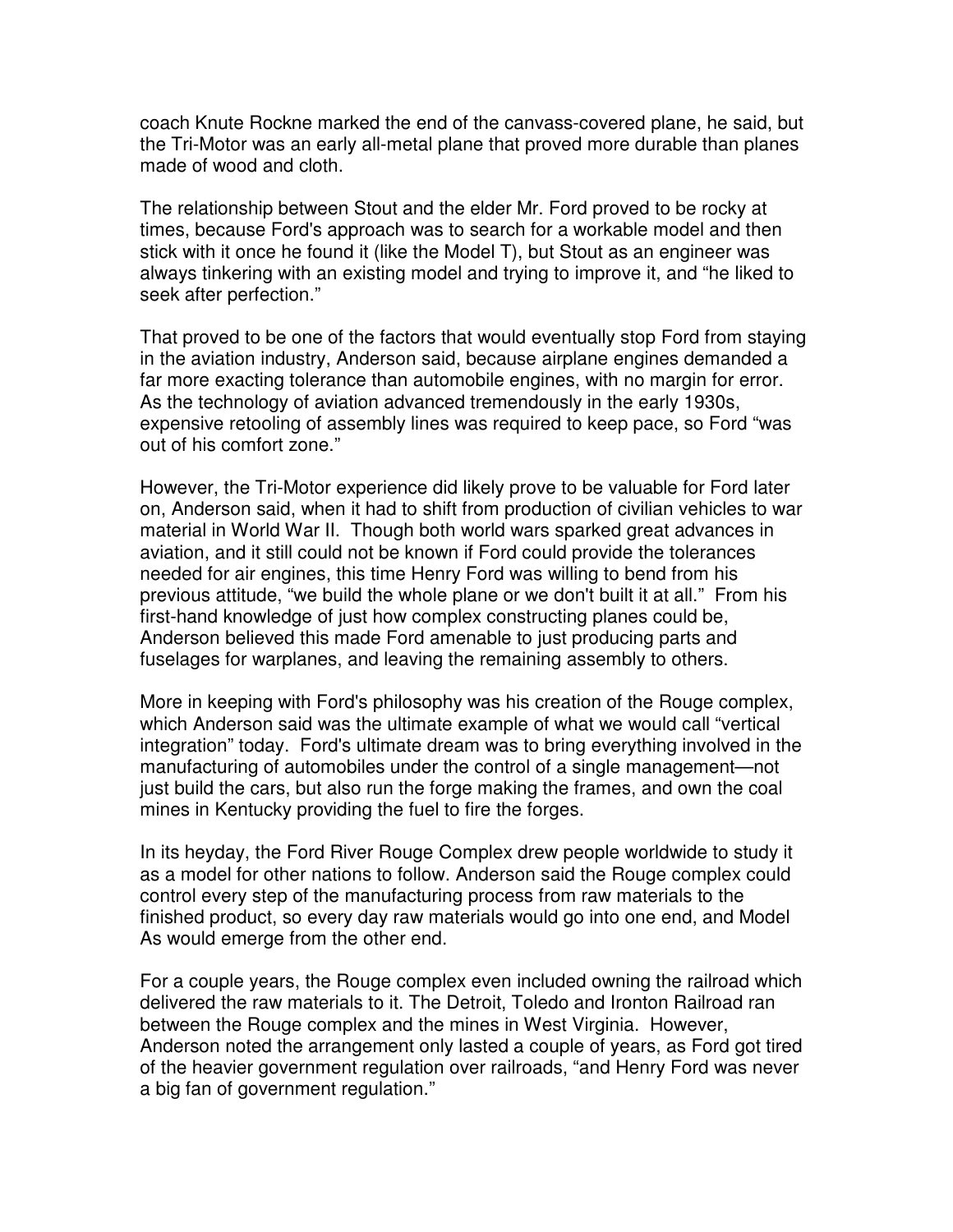Russell Doré; whose Northville company Doré Productions does presentations on Henry Ford, Thomas Edison and Harvey Firestone; said that Ford's desire to not include businesses other than his own in the production process led to one of his most ambitious and unusual social experiments—the village industries.

Despite the huge size of the Rouge complex, Ford found he still had to buy parts from other companies, Doré said, "and he did not want anybody else involved." Henry Ford had the option of making the Rouge complex bigger still, but he settled on a different alternative. Ford decided to go into small villages, and take over buildings to manufacture parts for his car assembly lines (for example, Doré pointed out, a village industry located in his own Plymouth area had made valves).

Many of these 20 village industries were located along waterways, Doré said, because Ford took Thomas Edison's advice to use streams to power his factories. Ford found most of these waterways had mills, which already had waterwheels that could be adapted for generating power, "and if you keep the production costs down, you keep the prices down on your cars."

Men who normally spent their time farming would actually come into the village factories to work part time. Doré also noted that Henry Ford's own background of growing up on a farm had led him to lead the way in adapting the automobile technology to farming needs, as he started manufacturing the Fordson Tractor.

These industrial facilities that Ford built had another marked effect on the local landscape, in that they helped spur the birth of today's superhighway system. In the early days of the Ford Motor Co., Highland Park was afflicted with streets jammed with traffic. As the Davison developed through the 1920s through the 1940s into the nation's first urban depressed highway, Anderson said, the 12-15 minute trip for Ford employees coming into work at the Highland Park factory was cut to only three to four minutes after the Davidson expressway was built.

Another expressway was built 1942 from the Dearborn-Detroit border to Ford's Willow Run facilities (now part of today's I-94). It handled the expanded Wayne County-Washtenaw County traffic from the turnover in work shifts to meet the demands from War World II manufacturing. Because the start of the Detroit area's network of freeways being so groundbreaking, Anderson added, today's motorists do experience stretches of expressway which lack the width, ramp design and "all sorts" of other characteristics to meet modern freeway design standards.

Because the builders of the Davison and Willow Run had no models of previous superhighways to follow (only Germany's autobahn and the Pennsylvania Turnpike existed at that time), Anderson suggests that they had no sense of how long an expressway was supposed to last, and tended to err on the safe side.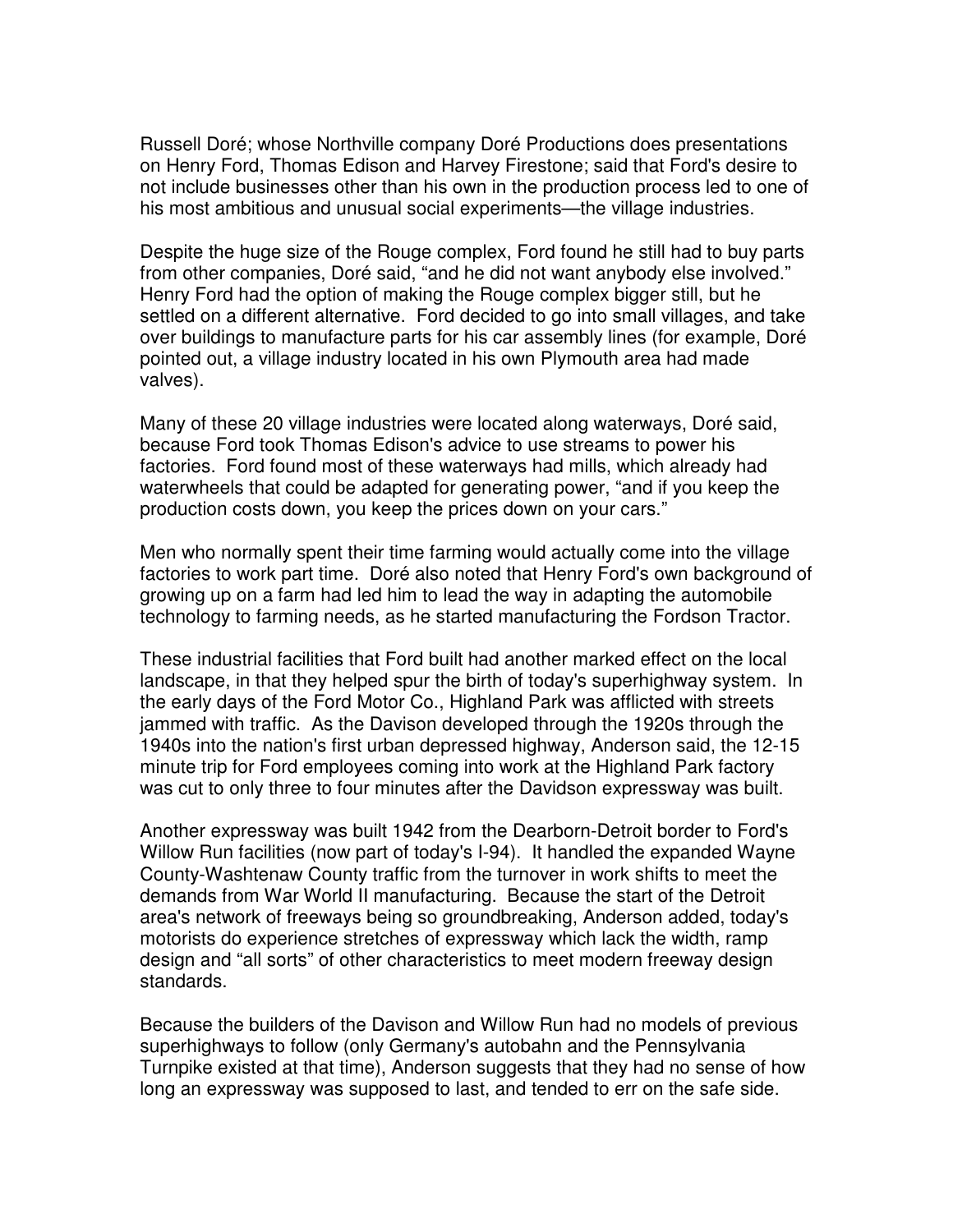Examples of their overbuilding were the stone arches of the Southfield Highway and Willow Run Expressway interchange (torn down when it was drastically redesigned years later), and Davidson being paved with road materials capable of lasting 50 years (in fact, Anderson observed, dynamite had to be used to remove the old roadbed when Davidson was finally rebuilt!).

Henry Ford also left his stamp on considerable portions of the geography itself in the Detroit area. As his factories grew, housing had to be found for all the new workers attracted to the region. By way of example, Doré said, the new Mortgage Hill subdivision was constructed in Plymouth in Doré's very own home area, with Ford supposedly providing the money for the mortgages.

Steven Stanford operates H is for Henry Publications in Howell, and specializes in subjects involving the early auto industry as an author and lecturer, with Henry Ford being a favorite theme. While he is not knowledgeable on the history of Henry Ford's hometown, Stanford said, "given the amount of land that he owned at one time it is not hard to conceive that he could have had a say, and had sway with local governments in determining how lines were drawn. I don't know the time-line involved."

However, Stanford is certain that Henry Ford's impact was direct in developing the Ford Homes district in Dearborn, since Mr. Ford developed those houses. Those 250 homes still stand in the Henry Ford Homes Historic District, bounded by Military Street, Nowlin Street, Monroe Street and the Michigan Central Railroad tracks.

Mike Skinner, a former advisory committee member and tour guide for 34 years with the Henry Ford Estate, and who leads tours of Ford sites throughout southeastern Michigan, also confirmed that Ford was directly involved with constructing the Ford Homes from 1919-21 for his tractor plant workers (having resided himself in that historic district from 1987-93) though he believes Edsel and Clara were more behind it than Henry. He said the start of the Aviation and Springwells subdivisions had some Ford involvement, though he added Springwells was probably due more to Edsel.

As a former president of the Dearborn Historical Society from 1994-96, Skinner said he had heard it spoken about Ford actively working to form the city of Dearborn, to prevent it from being absorbed into Detroit, but had never verified the truth of this. However, Skinner said Ford was definitely involved with the Fordson Factory (which eventually became the Rouge plant), and was definitely involved in creating the city of Fordson (which eventually merged with the village of Dearborn).

What there can be no doubt about, Skinner said, is the impact in the growth of this area from the founding of the Rouge complex, the \$5-per-day wage offered by Ford, and the building up of operations toward eventually producing the Model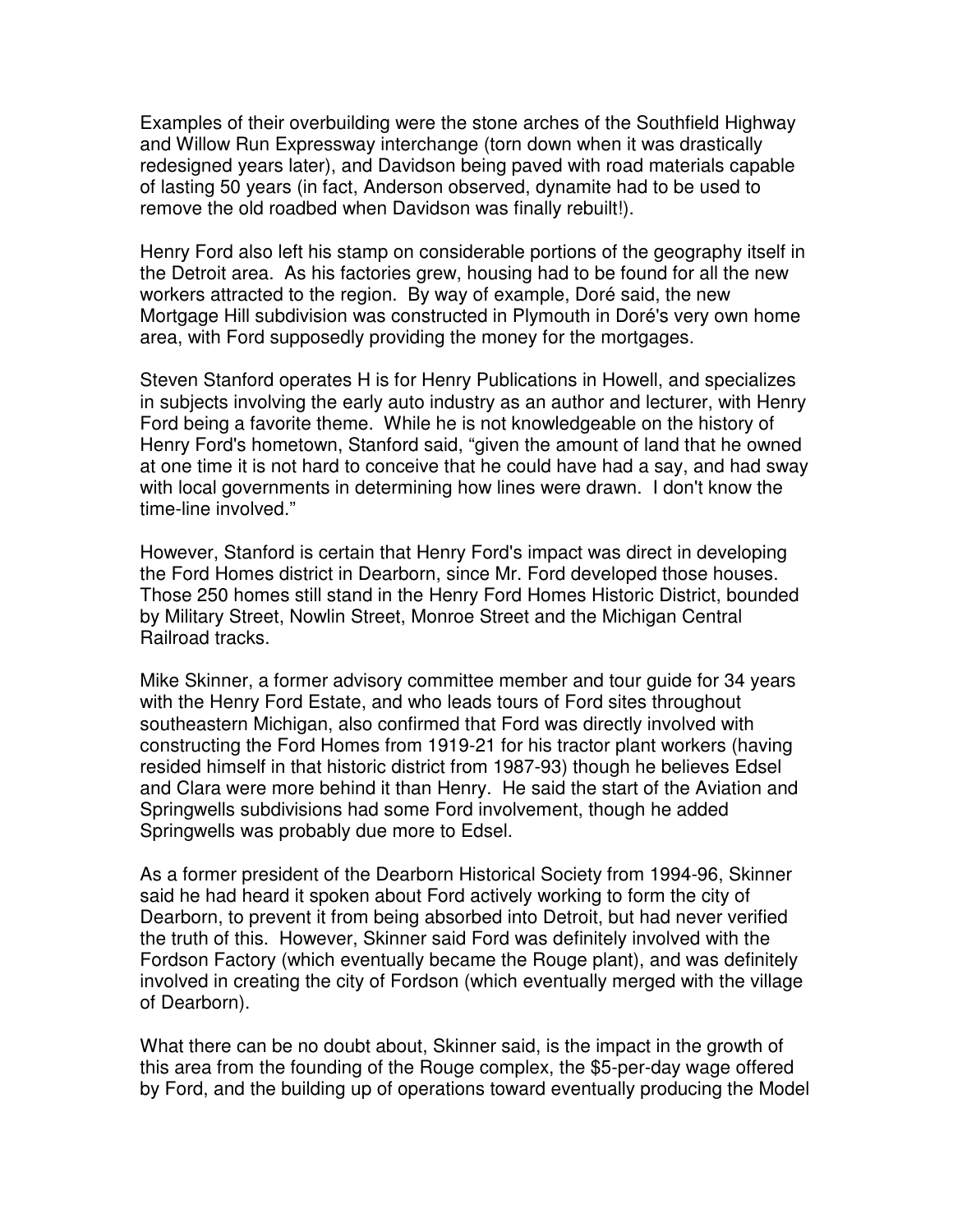A. In the 1920s, he said, the impact of this led to growth of Melvindale, Lincoln Park, Allen Park, and "everything around them." Inkster was started to house African American workers for the Rouge, and according to Skinner, during the Great Depression Henry Ford even set up a community kitchen there in 1931 and supported the entire municipal budget out of his own pocket, to keep Inkster going.

In giving his historical presentation celebrating Dearborn Heights' 50th anniversary, Dearborn Heights Library Director Michael P. McCaffery reveals that one of Dearborn Heights' prime subdivisions today was once the Dahlinger Estate.

Right on the road to the Fords' Fair Lane mansion, Henry Ford built an estate for his friends Ray Dahlinger and Evangeline Dahlinger. It included a gatehouse, nine-fireplace house with eight bathrooms (with a separate house for Ray apart from the main house), a barn around a horse race track, a blacksmith shop, a six-car garage, guest house, and a skating house.

"In many ways, it was bigger than even Fair Lane itself," McCaffery said. "Most still exists today, it's really a neat area."

The present-day River Oaks Estate subdivision has tried to revamp the skating house, McCaffery said, as he showed in his presentation a picture he had taken a couple of years ago of the old Dahlinger main house, which is located at the end of small cu-DE-sac in River Oaks.

"It's kind of an interesting house of mystery—I've always wanted to explore it more," McCaffery said. "If you were to go along the river, there's houses, there's boathouses, swimming pools and all the stuff that's overgrown by weeds."

Ford would take an electric boat up the river to call on the Dahlingers, according to Doré, and there was supposedly a secret staircase up to Evangeline Dahlinger's bedroom. The strong rumors on her were never proven, Doré said, though her son John did write a book about Henry Ford.

While Fair Lane itself was indeed far from being the most opulent house of its era, Doré confirmed it was designed more to satisfy Henry Ford's love of tinkering and gadgetry. Rather than hook into the city's utilities, he said, the mansion had its own powerhouse, with pipes running through a tunnel from the powerhouse into the house. Ironically, a big storm flooded the powerhouse at the end of Ford's life, Doré said, "so he died the same way as he came into the world, heated by a wood stove and lit by candlelight."

Outside, the residence's rough-hewn Ohio limestone harmonized with the surrounding grounds, designed by landscape architect Jens Jensen to transform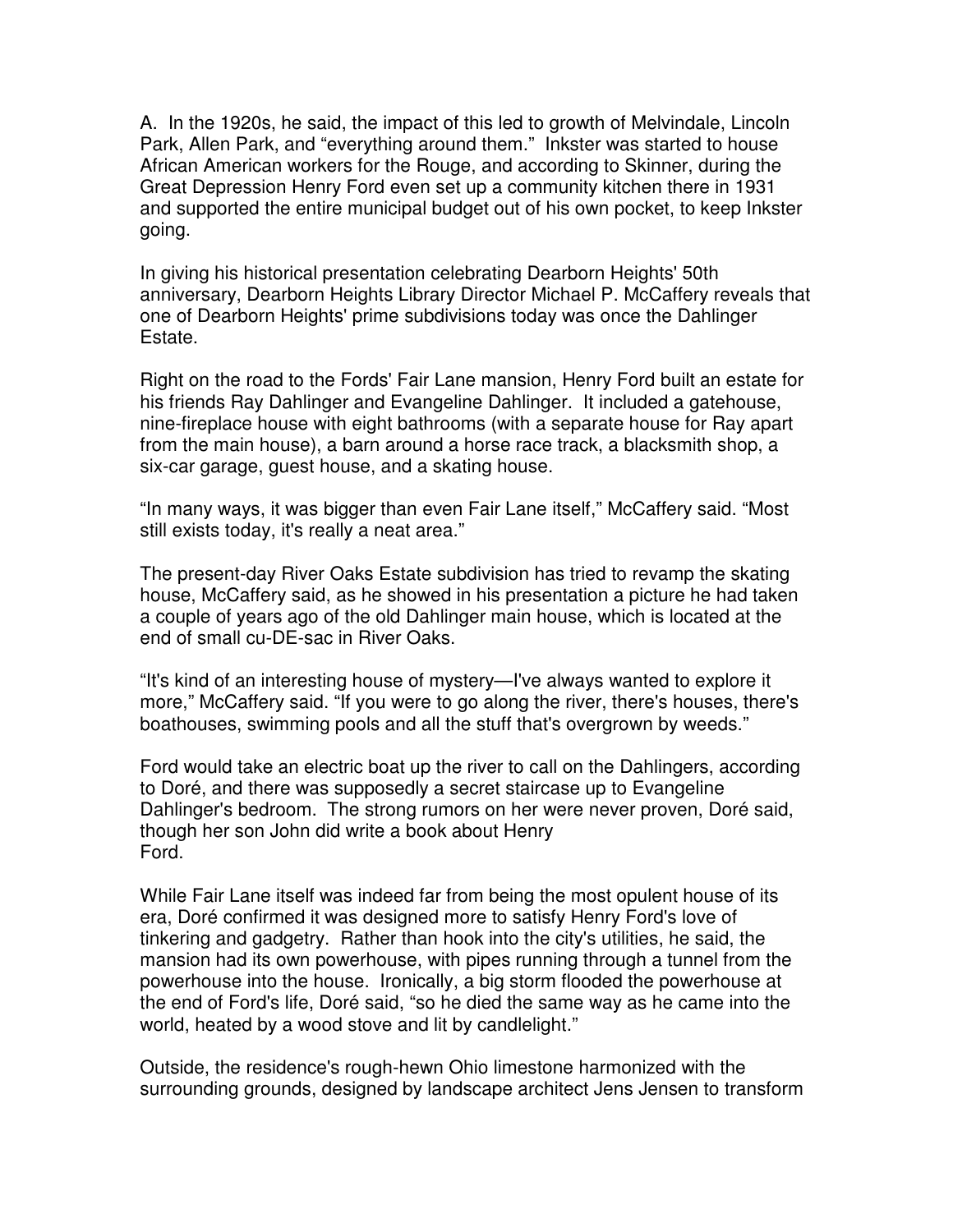farmland into natural native landscape, incorporating existing features in accordance with Henry Ford's wishes. Wife Clara saw to the planting and tending of extensive gardens, including vegetables, 1,000 peonies and 10,000 roses. Five acres of these grounds and gardens, along with the powerhouse, remain on the national historic site today.

In one of his presentations on Henry Ford, Stanford said while Henry Ford created a revolution with his Model T, many may not know he also played a "behind the scenes" role in promoting expanding road structure that would support the automobile.

The "Good Roads Movement" promoted by bicyclists as the 20th Century dawned led to the establishment of local government road commissions, Stanford said, and Henry Ford joined Cassius R. Benton and Edward N. Hines as the original three Wayne County Road Commissioners (Hines would serve far beyond the other two until 1938). Among the commission's ground-breaking accomplishments cited by Stanford was the first mile of concrete highway on Woodward Avenue and the Davison Freeway.

Henry Ford would continue working with Hines and the commission on road paving and dam building (on the Rouge River), he said, and Ford began converting the old mills into hydroelectric plants for his Village Industry program in the 1920s.

Henry Ford's mills for the village industries were also responsible for the formation of the Edward Hines Park, with the help of a Ford crony on the Wayne County Roads Commission, John Haggerty (whose house was in Canton Township on the Haggerty Road which bears his name today). To build the hydro-dams he wanted for his village industries, Ford struck a deal with the Commission: in return for being allowed to build the dams, Ford would donate all the land around them for parkland.

Ford had two things in mind while making this deal, said Nancy Darga, director of the Piquette Plant (within the Piquette Avenue Industrial Historic District in Detroit). Ford's first concern was stopping communities from dumping raw sewage into the Rouge, which was flowing down to his Fair Lane Estate.

His second objective was to preserve the floodplain around the Rouge River, she said, and Ford "knew that if the county made it into parkland, then the area would never be developed."

Next to the Rouge complex, the most visible imprint Henry Ford left along the Rouge was his Edison Institute complex, which a few years ago changed its name to honor its original founder. Being effectively The Henry Ford's first curator, Mr. Ford actually started the collection about 10-15 years before the museum opened in 1929, according to Anderson.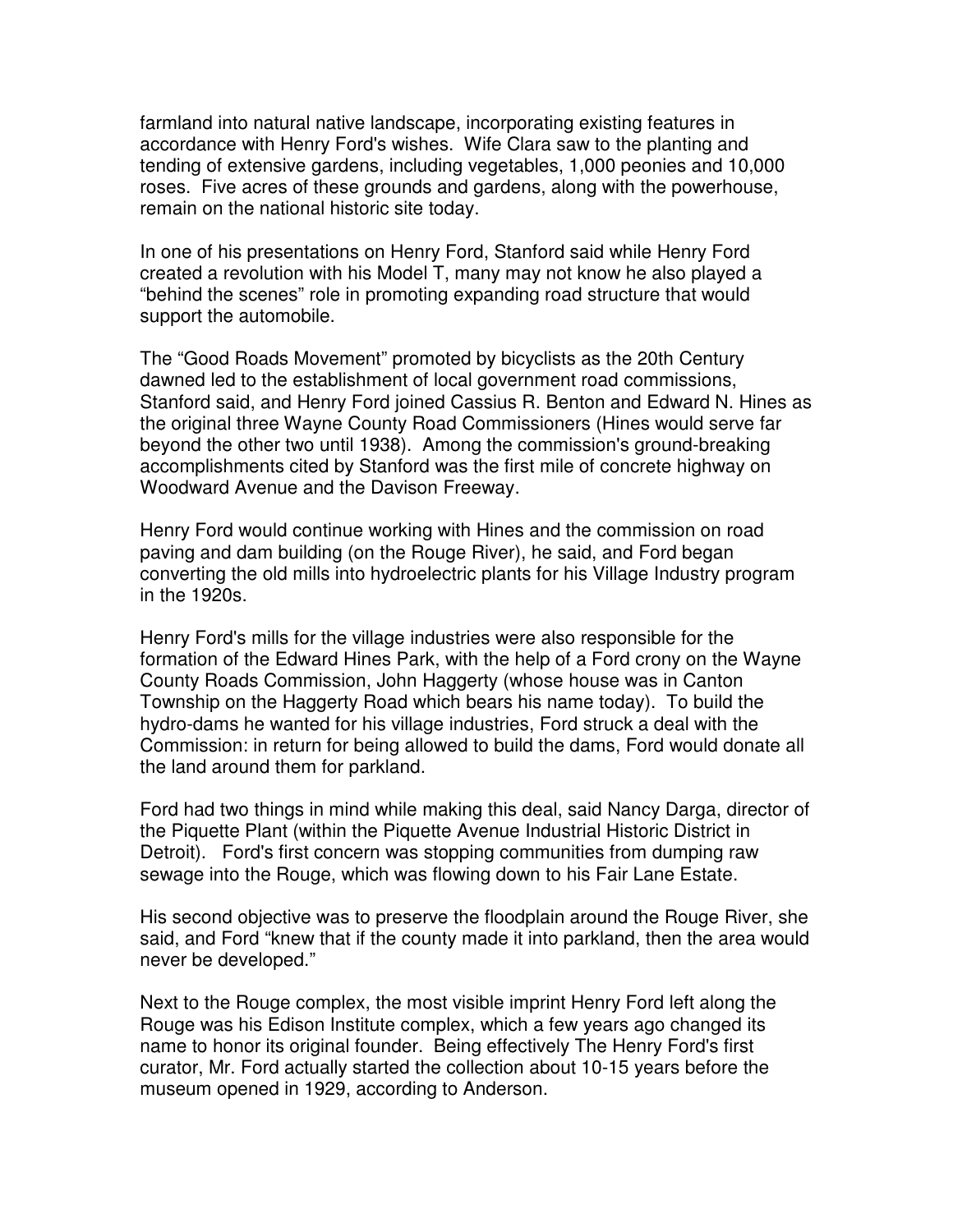Ford was always interested in antiques, Anderson said, especially old clocks and watches (as repairing these timepieces is what started Ford on the road to being a mechanic). Since Ford had reached the point where he could buy anything he wanted, he said, and people started sending him tips and actual items once word got out that Ford was buying antiques, eventually it became necessary to store his collection in a warehouse.

So part of the reason for starting the Henry Ford Museum and Greenfield Village was to "come up with a way to store and use all of that collection!" Anderson explained that Henry Ford's infamous "History is bunk" in 1919 was actually a quote out of context, that Mr. Ford was not dismissive of history at all, but rather of the way it was taught, from textbooks that centered on great men and wars between nations.

What Henry Ford really desired, Anderson said, was a "real education" centering on the common man and the spirit of innovation. He did not want this education to be from textbooks, but from actually seeing and experiencing the machines, woodworking and science in action. Anderson also gives Ford great credit in not "just glorifying his own achievements" by putting his original quadricycle vehicle into the collection, but also including the vehicles of his competitors such as the Duryea and the Oldsmobile runabout, so "he sought to display the whole history of the automobile."

With this end in mind, Ford collected from everyone things such as plows and tractors, with the ultimate objective for the collection to be experienced by museum visitors, and by the students who attended the schools Ford set up in Greenfield Village (which continued to operate until the 1970s). Anderson thinks that Mr. Ford anticipated today's educational trends of homeschooling, charter schools, Montessori schools, etc.

"It's not the first time he would be ahead of the curve," Anderson said. "We've reopened the school and we've been teaching in the way that it was taught before, and the model still works all these years later."

Doré cited another example of Ford's interest in education, in which he would go around the country building one-room schools at his own expense. The thrust of Henry Ford's philanthropic initiative was directed at any community that had no schoolhouse, he said, or any community in which Mr. Ford had developed an interest.

Since young Henry had been educated in school by McGuffey Readers, Doré added, and discovered in his adult years that some books addressing various academic areas could not be found—thus began Henry Ford's search through bookstores selling old book collections. Ford would buy any McGuffey Reader volume he came across.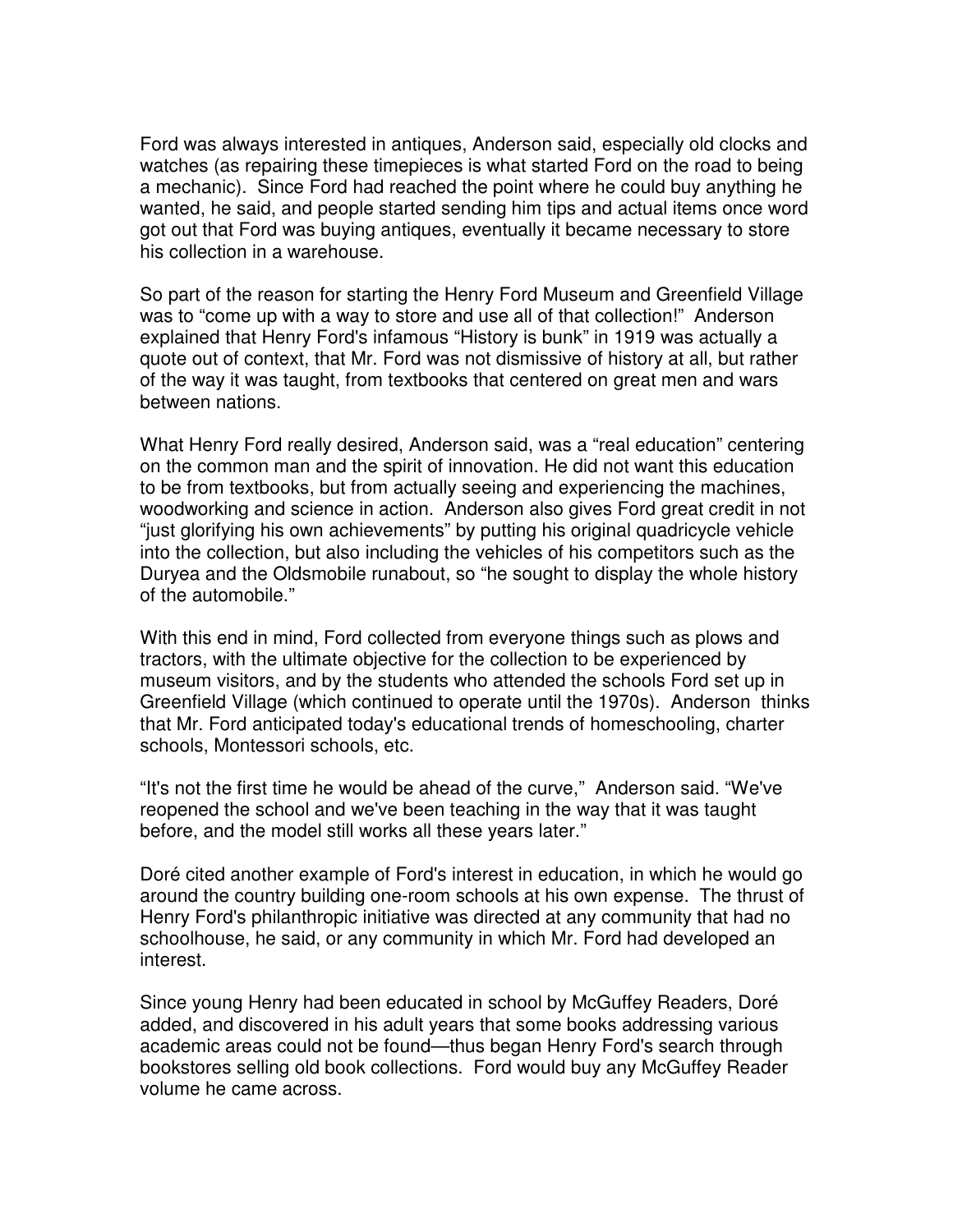When he had collected the whole series of McGuffey Readers, Henry Ford then had the series returned to publication. Many of the old one-room schoolhouses in today's historic villages will hold demonstration classes to show children how school was taught in the 19th Century, Doré said. If these touring pupils are using the complete series of McGuffey Readers, it is because Henry Ford made it possible.

Doré pointed out that Ford's philanthropic efforts extended to hospitals as well. Besides providing the site for the Veterans Administration Hospital in Allen Park (since closed and torn down to make way for a shopping center), today's Henry Ford Hospital was also named to honor its founder. While the hospital was in existence, Doré said it hardly amounted to much prior to Henry Ford taking an interest in it. It was Ford who was responsible for bringing in staff from John Hopkins Hospital, and providing the facilities of a first-class hospital.

Another intriguing example of Henry Ford's foresight, Doré said, was a picture from the early 1940s showing him swinging a sledgehammer into the trunk of a car manufactured totally from soybeans, and not making a dent. Henry Ford did heavy experimentation into converting soybeans into food and automotive products, he said, and while they ultimately proved to make no economic sense at the time, "remember they did not have fiberglass and plastic at that time.

"But Henry Ford was certainly ahead of his time because fiberglass and plastics are now a major component in our lives today," Doré said. "Ford was always thinking about making improvements, about new ideas, even later in his life."

As part of celebrating Henry Ford's life and accomplishments in the 150th year of his birth, a tour has been set up along the Woodward Avenue corridor to highlight milestones in Mr. Ford's life. The stops will be the Henry Ford Fairlane, a drivethru by a number of sites in the Henry Ford Museum and Greenfield Village, the Rouge plant, at Malcomson in Detroit (where Ford first met Thomas Edison), the Bagley site on Bagley Street, the Masonic Temple, St. Paul's Cathedral, the Piquette Plant, the Boston-Edison Ford House, the Highland Park Plant, Henry Ford Hospital, and the Ford family cemetery. People wishing to participate, Darga said, should call Mike Skinner at (586) 445-0041 or go to the website www.piquettes.org.

While attending a school in Dearborn in his youth, the author personally recalls one of the students in class presented a report on Henry Ford. The report ran down through a number of things in Henry Ford's life that cast a poor light on him (I do not recall the specifics, but suspect it was a mixture of exposing Mr. Ford's genuine dark side, and of his traditional values that would likely make him seen as a politically-incorrect Tea Partier today). The student summed up his presentation with intended irony: "And when he died, the newspapers called him a great American."